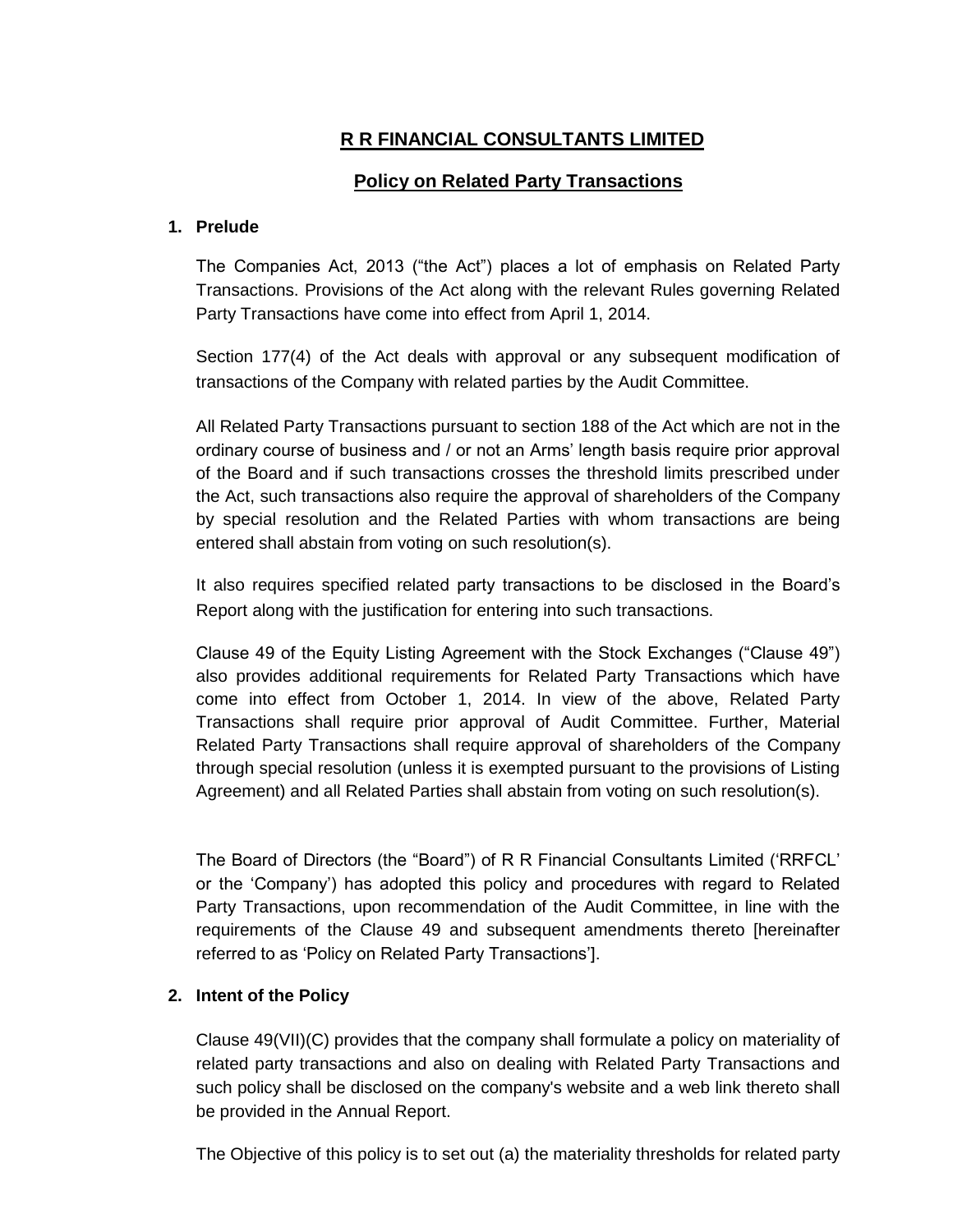transactions and (b) the manner of dealing with the transactions between the Company and its related parties based on the Act, Clause 49 of the Listing Agreement and any other laws and regulations as may be applicable to the Company; and (c) lay down the guiding principles and mechanism to ensure proper approval, disclosure and reporting of transactions as applicable, between the Company and any of its related parties in the best interest of the Company and its stakeholders.

### **3. Applicability and Legal Framework**

This Policy on Related Party Transactions shall be governed by the Act read with Rules made thereunder, as may be in force from time to time, as well as Clause 49 or such other Rules/Regulations, as may be notified by SEBI from time to time. Any references to statutory provisions shall be construed as references to those provisions as amended or re-enacted or as their application is modified by other statutory provisions (whether before or after the date hereof) from time to time and shall include any provisions of which they are re-enactments (whether with or without modification).

### **4. Definitions**

- **(i)** "**Arm's Length basis"** means a transaction between two related parties that is conducted as if they were unrelated, so that there is no conflict of interest. [Explanation (b) to Section 188(1) of the Act].
- **(ii) "Associate Company"** shall be as defined in the Act and the applicable Accounting Standards issued by the Institute of Chartered Accountants of India.
- **(iii) "Audit Committee"** means the Audit Committee constituted by the Board of Directors of the Company in accordance with section 177 of the Act read with Clause 49.
- **(iv) "Board of Directors"** or "**Board"** means the Board of Directors of RRFCL, as constituted from time to time.
- **(v) "Company" or "RRFCL" means** R R Financial Consultants Limited.
- **(vi) "Control"** shall have the same meaning as defined in the Act.
- **(vii) "Key Managerial Personnel** in relation to a Company, shall be as defined in the Act.
- **(viii) "Material Related Party Transaction**" is a transaction with a Related Party which shall be considered material if the transaction / transactions to be entered into individually or taken together with previous transactions during a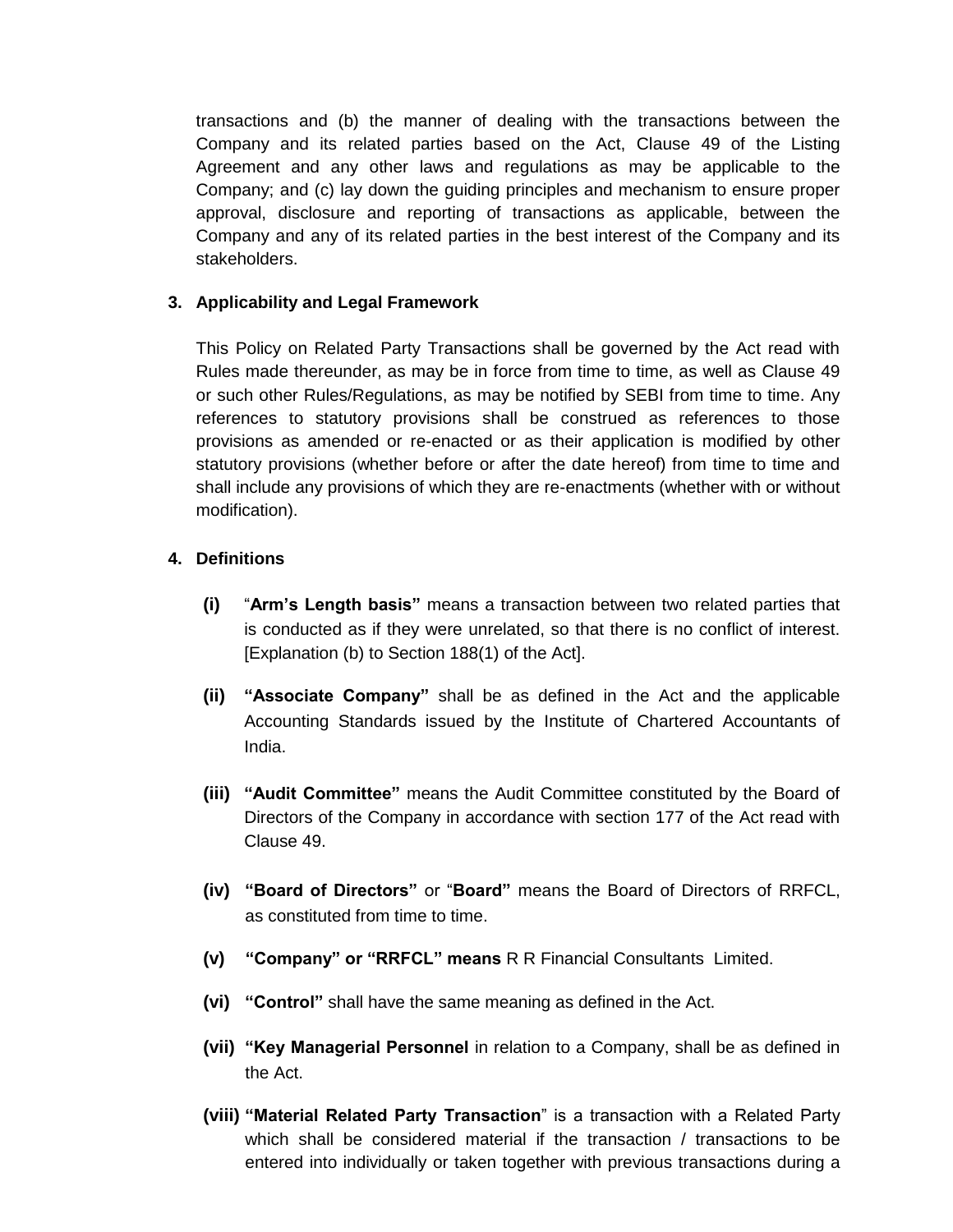financial year **exceed ten percent of the annual consolidated turnover** of the company as per the last audited financial statements of the Company.

- **(ix)** "**Ordinary course of business**" would include usual transactions, customs and practices undertaken by the Company to conduct its business operations and activities and all such activities which the Company can undertake as per Memorandum & Articles of Association.
- **(x) "Related Party"**, for the purpose of this Policy, with reference to a Company, shall mean a Related Party as defined in Section 2(76) of the Act and Clause 49 of corporate governance.
- **(xi)** "**Related Party Transaction**" means specified transaction mentioned in clause (a) to (g) of sub-section (1) of Section 188 of the Act and Clause 49.
- **(x) "Relatives"** with reference to any person shall have the meaning as defined in Section 2(77) of the Act read with Clause 4 of The Companies (Specification of Definition details) Rules, 2014 from time to time.
- **(xi) "Subsidiary"** shall be as defined under the Act and the Rules made thereunder.
- **(xii)** A **"transaction"** with a related party shall be construed to include single transaction or a group of transactions in a contract.

Any other term not defined herein shall have the same meaning as defined in the Act, the Listing Agreement, Securities Contracts (Regulation) Act, 1956 or any other applicable law or regulation.

#### **5. Policy on Related Party Transactions**

All Related Party Transactions (before being entered into) must be reported to the Audit Committee for its approval in accordance with this Policy.

The Audit Committee shall periodically review this Policy and may recommend amendments to this Policy from time to time as it deems appropriate within the provisions of the applicable laws.

# **5.1 Identification of potential related parties and transactions**

Every Director and Key Managerial Personnel will be responsible for providing a declaration containing the following information to the Company Secretary on an annual basis and whenever there is a change in the information provided:

- 1. Names of his / her Relatives;
- 2. Partnership firms in which he / she or his / her Relative is a partner;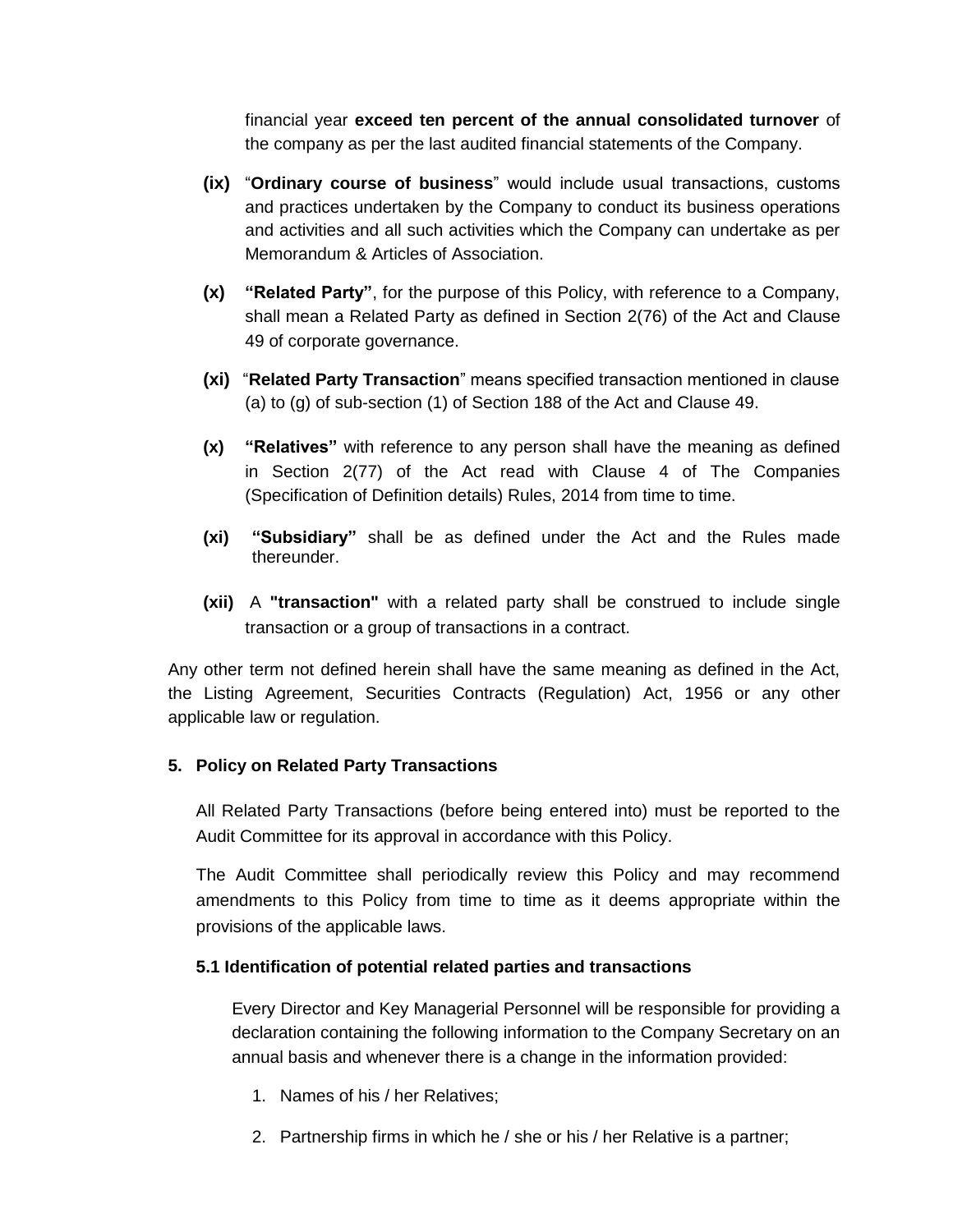- 3. Private Companies in which he / she or his / her relative is a member or Director;
- 4. Public Companies in which he / she is a Director and holds along with his/her Relatives more than 2% of paid up share capital;
- 5. Any Body Corporate whose Board of Directors, Managing Director or Manager is accustomed to act in accordance with his / her advice, directions or instructions; and
- 6. Persons on whose advice, directions or instructions, he / she is accustomed to act (other than advice, directions or instructions obtained from a person in professional capacity).

Each director and Key Managerial Personnel is responsible for providing Notice to the Company Secretary of any potential Related Party Transaction, including any additional information about the transaction that the Board/Audit Committee may request, for being placed before the Audit Committee and the Board.

It will be the responsibility of the Directors and KMPs to keep the Company updated immediately if there is a change in any of the declarations provided at the beginning of the year.

# **5.2 Approval of Related Party Transactions**

# **5.2.1 Prior approval of Audit Committee**

One time approval of all existing related party contracts or arrangements that are subsisting as on April 1, 2014 has been granted by the Audit Committee.

All Related Party Transactions of the Company as prescribed under the Act and Clause 49 shall require prior approval of Audit Committee, whether at a meeting or by Resolution by circulation.

The approval of the Audit Committee will be sought in following manner:

- a) All Related Party Transactions will be submitted to the Audit Committee for prior approval irrespective whether such transactions are in the ordinary course of business and / or at arm"s length or not.
- b) Where the Company has entered into a master agreement with a related party, which stipulates details of every transaction like nature of the transaction, basis of pricing, credit terms etc., the prior approval once given by the Audit Committee would suffice and Audit Committee would only note the transactions that are entered into pursuant to such master agreement and will not require any further approval of the Audit Committee unless there is any change in the terms of the master agreement.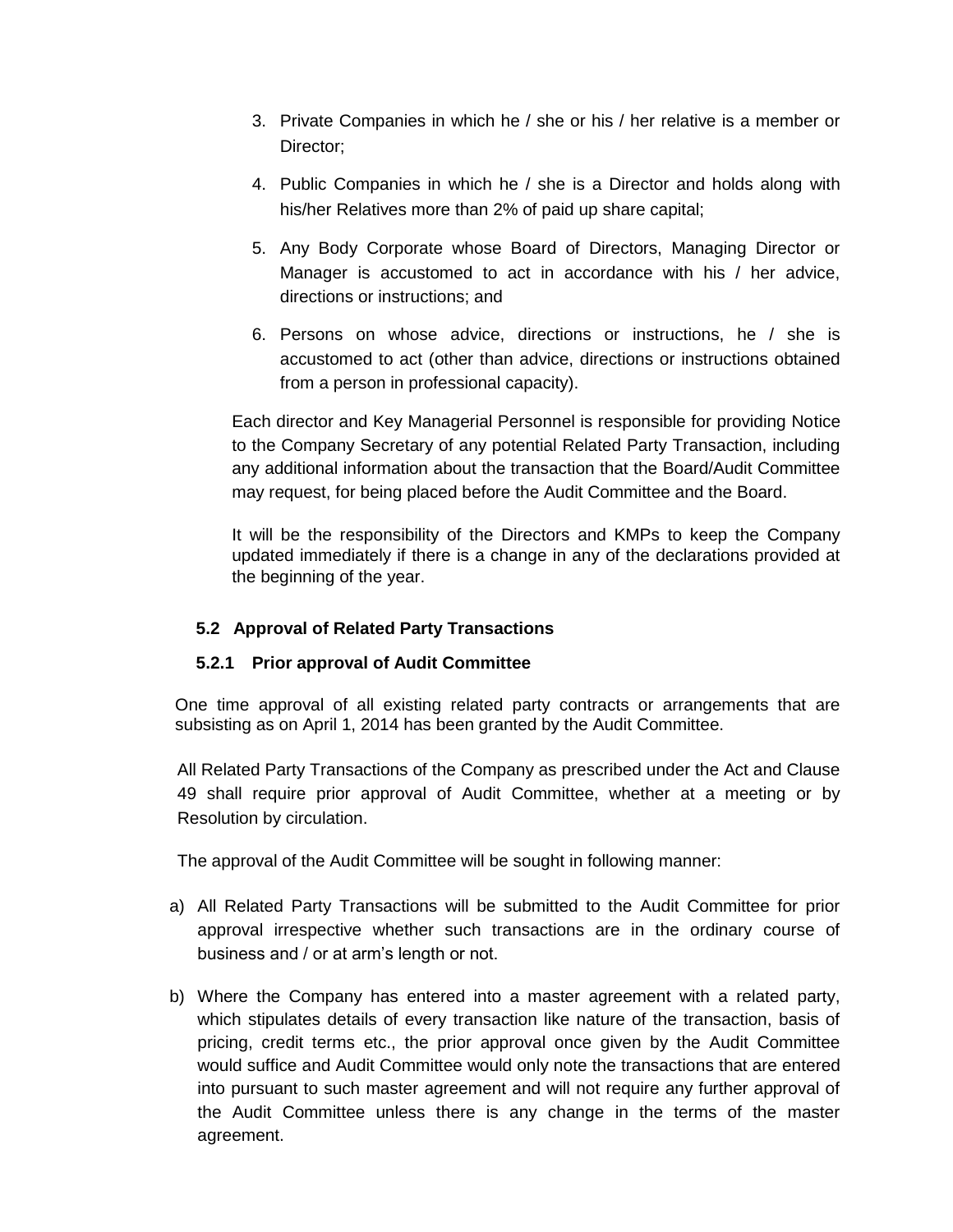The Audit Committee may grant omnibus approval for Related Party Transactions proposed to be entered into by the Company subject to the following conditions:

- a) The Audit Committee shall lay down the criteria for granting the omnibus approval in line with the Policy on Related Party Transactions of the Company and such approval shall be applicable in respect of transactions which are repetitive in nature.
- b) The Audit Committee shall satisfy itself the need for such omnibus approval and that such approval is in the interest of the Company;
- c) Such omnibus approval shall specify (i) the name/s of the related party, nature of transaction, period of transaction, maximum amount of transaction that can be entered into, (ii) the indicative base price/current contracted price and the formula for variation in the price if any and (iii) such other conditions as the Audit Committee may deem fit;

Provided that where the need for Related Party Transaction cannot be foreseen and aforesaid details are not available, Audit Committee may grant omnibus approval for such transactions subject to their value not exceeding Rs.1 crore per transaction.

The Audit Committee shall review on a quarterly basis, the details of Related Party Transactions entered into by the Company pursuant to each of the omnibus approval given.

Such omnibus approvals shall be valid for a period not exceeding one year and shall require fresh approvals after the expiry of one year.

Any member of the Audit Committee who has a potential interest in any Related Party Transaction will not remain present at the Meeting when such Related Party Transaction is considered.

For the purpose of Clause 49, prior approval of the Audit Committee for all Related Party Transactions shall not be applicable for transactions entered into between a holding company and its wholly-owned subsidiary whose accounts are consolidated with such holding company and placed before the shareholders at the general meeting for approval.

However the same would require the approval of the Audit Committee pursuant to Section 177(4) of the Act.

#### **5.2.2. Prior approval of Board of Directors under the Act**

Transactions with the related parties within the scope of Section 188 of the Act, which are either in the Ordinary Course of Business or are not at Arm"s Length basis or both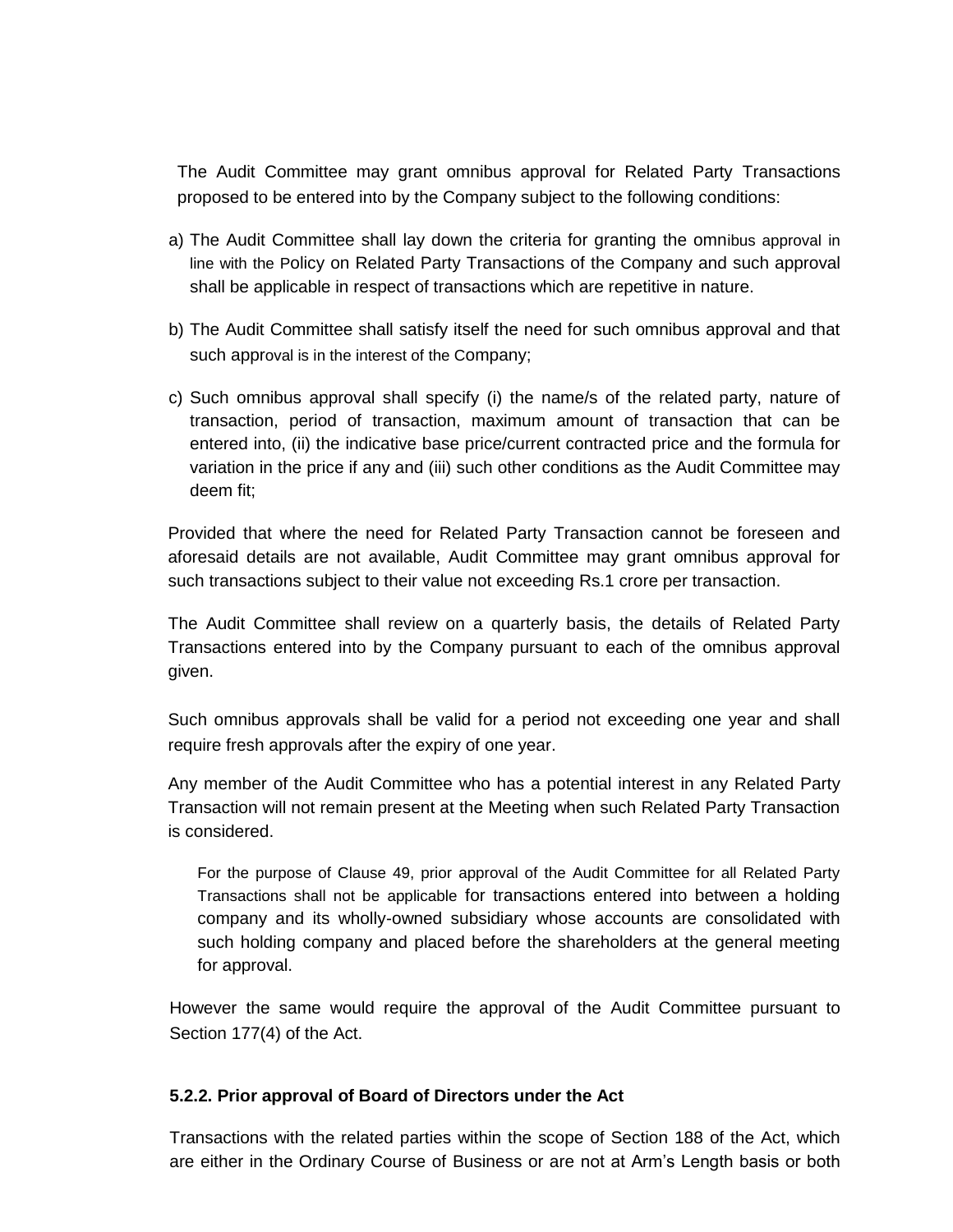shall require prior approval of the Board of Directors.

Where any Director is interested in any contract or arrangement with a related party, such Director shall not be present at the meeting during discussions on the subject matter of the resolution relating to such contract or arrangement.

### **5.2.3 Shareholders' approval requirements:**

If the following transactions are likely to exceed the thresholds limits prescribed under the Act, the same will require prior approval of the Board of Directors and the Shareholders:

- a) Not in the ordinary course of business but at arm"s length; or
- b) In the ordinary course of business but not at arm"s length; or
- c) Not in the ordinary course of business and not at arm"s length basis.

No member of the Company shall vote on special resolution if such a member is a related party in the context of the contract or arrangement which is being considered under the Act.

All Material Related Party Transactions whether in the ordinary course of business or at arm"s length or not and exceeding the threshold prescribed under Clause 49 shall require approval of the Board of Directors and the Shareholders by Special Resolution. All related parties shall not vote on special resolution seeking approval of shareholders for a Material Related Party Transaction under Clause 49.

Where any contract or arrangement is entered into by a director or any other employee, without obtaining the consent of the Board or approval by a special resolution in the general meeting under sub-section (1) and if it is not ratified by the Board or, as the case may be, by the shareholders at a meeting within three months from the date on which such contract or arrangement was entered into, such contract or arrangement shall be voidable at the option of the Board and if the contract or arrangement is with a related party to any director, or is authorised by any other director, the directors concerned shall indemnify the company against any loss incurred by it (Section 188).

Approval of the shareholders in case of material Related Party Transactions shall not be applicable for transactions entered into between a holding company and its wholly owned subsidiary whose accounts are consolidated with such holding company and placed before the shareholders at the general meeting for approval.